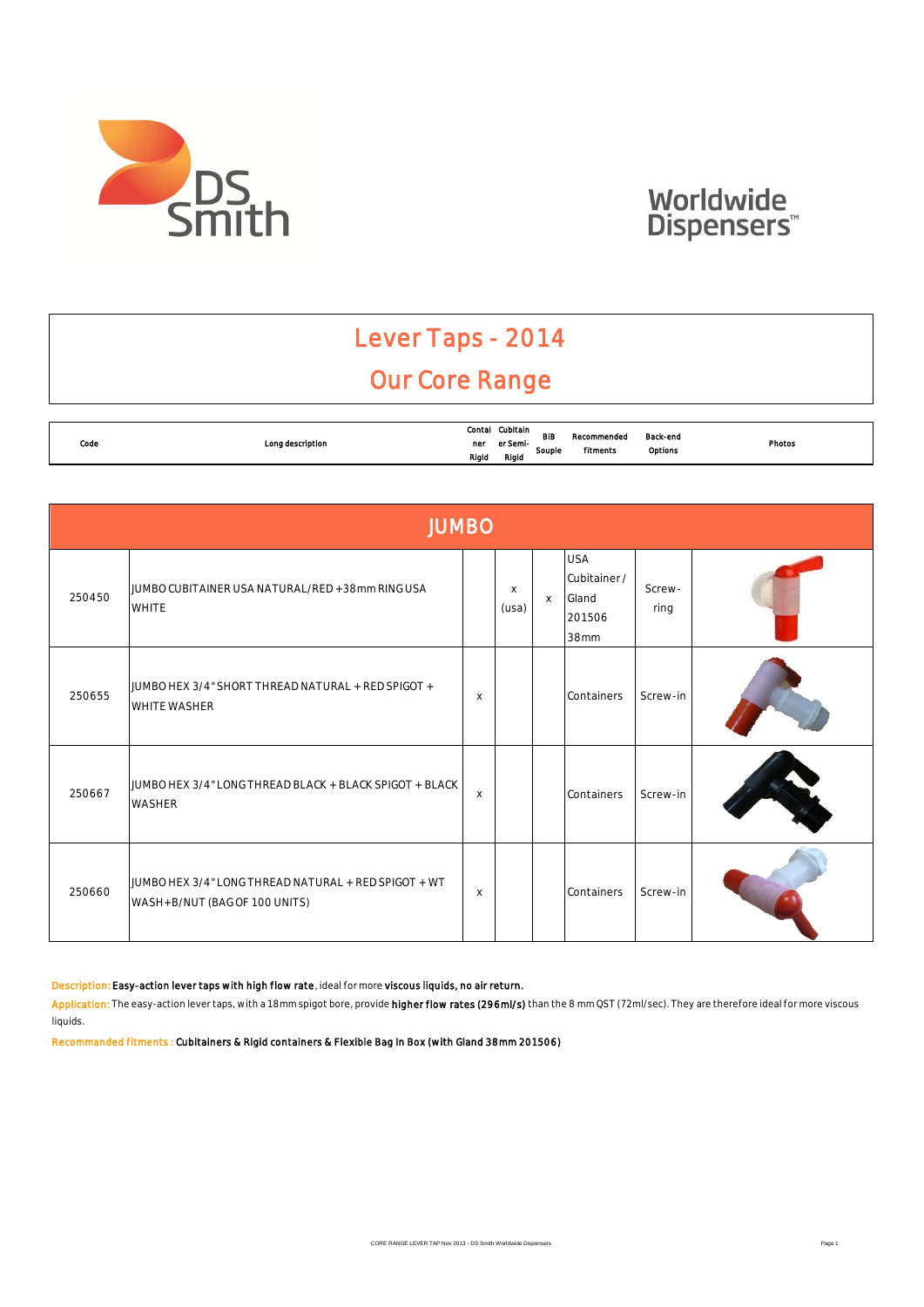

### Lever Taps - 2014 Our Core Range

|           |                              | Contal | Cubitain |            |             |          |        |
|-----------|------------------------------|--------|----------|------------|-------------|----------|--------|
| Code<br>. | Long description<br>$\cdots$ | ner    | er Semi- | <b>BIB</b> | Recommended | Back-end | Photos |
|           |                              | Rigid  | Rigid    | Souple     | fitments    | Options  |        |

|        |                                                     | <b>AEROFLOW</b> |                                                                   |          |  |
|--------|-----------------------------------------------------|-----------------|-------------------------------------------------------------------|----------|--|
| 251204 | AEROFLOW TAP 1.6 Pe NATURAL/RED                     | X               | Containers                                                        | Push-in  |  |
| 251205 | AEROFLOW TAP 1.6 Pe NATURAL/WHITE                   | $\mathsf X$     | Containers                                                        | Push-in  |  |
| 251804 | AEROFLOW TAP Pe + 3/4" SHORT ADAPTOR + WHITE WASHER | $\mathsf{X}$    | Containers<br>with a 3/4"<br><b>BSP</b> taper<br>thread<br>socket | Screw-in |  |

Description: Air returning lever tap designed for single-opening containers, metal or plastic, from 5 up to 200 L.

Application: Excellent flow rate of 70 ml/Sec when fully open, with the possibility to control the dispense by turning the lever accordingly. Gives an effortless, glue free dispense, with no hazard, no waste and no need for secondary venting.

Recommanded fitments : Larger, rigid, single-opening (non-vented) containers up to 200L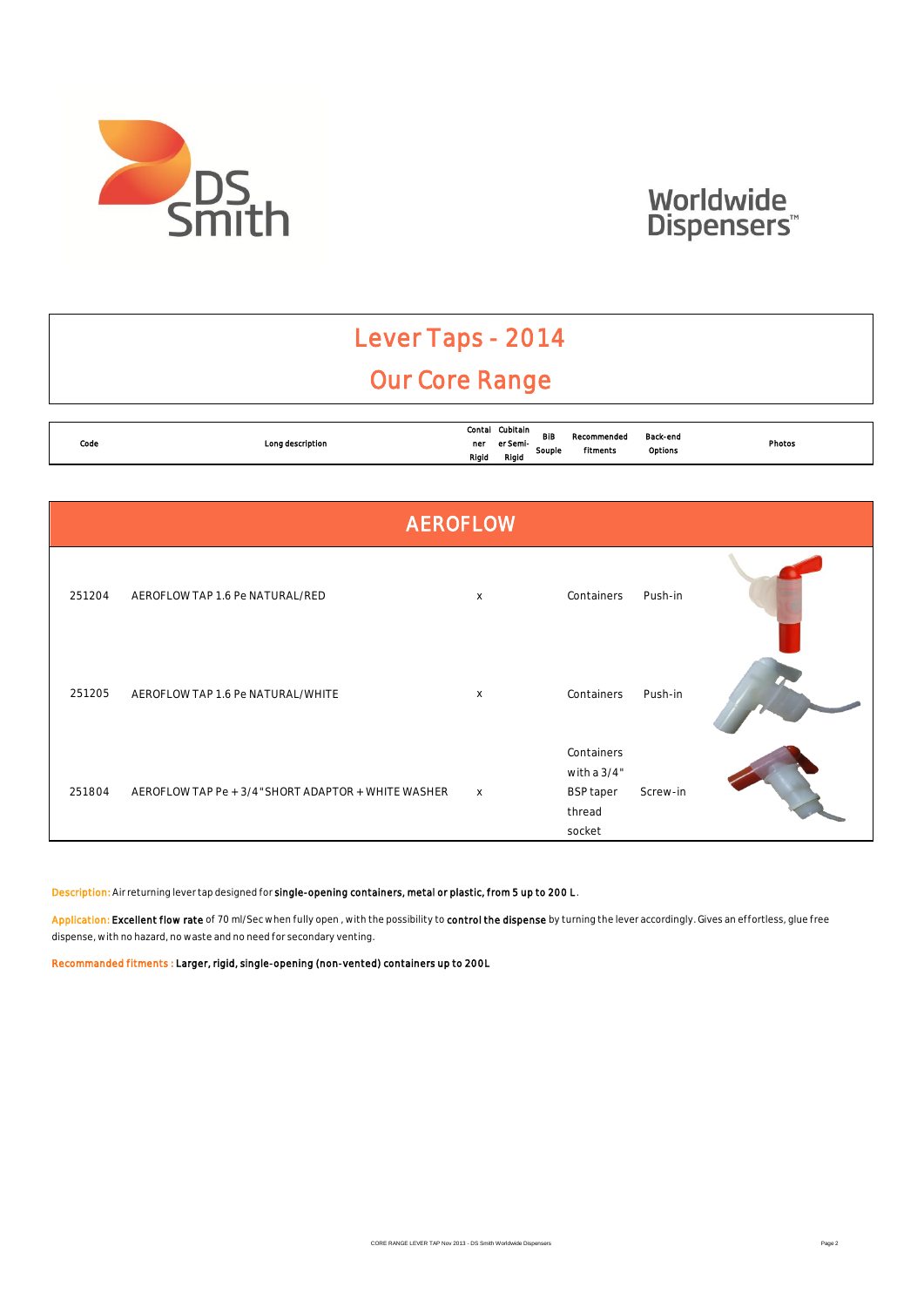

### Lever Taps - 2014 Our Core Range

|           |                  | Contal | Cubitain |               |                         |          |        |
|-----------|------------------|--------|----------|---------------|-------------------------|----------|--------|
| Code<br>. | Long description | ner    | er Semi- | BIB<br>Souple | Recommended<br>fitments | Back-end | Photos |
|           |                  | Rigid  | Rigid    |               |                         | Options  |        |

|        | <b>QUICK SERVE TAP</b>                                                         |              |                       |  |                                                                                           |                |  |  |  |  |  |  |
|--------|--------------------------------------------------------------------------------|--------------|-----------------------|--|-------------------------------------------------------------------------------------------|----------------|--|--|--|--|--|--|
| 253404 | 8mm CUBITAINER USA NATURAL + STANDARD SPIGOT +<br>38mmS/RUSA                   |              | $\mathsf{X}$<br>(usa) |  | <b>USA</b><br>Cubitainer /<br>Gland<br>201506<br>38mm                                     | Screw-<br>Ring |  |  |  |  |  |  |
| 252402 | 8mm CUBITAINER EURO NATURAL + STANDARD SPIGOT +<br>38mm SCREW RING EURO WHITE  |              | $\times$<br>(euro)    |  | <b>EURO</b><br>Cubitainer                                                                 | Screw-<br>Ring |  |  |  |  |  |  |
| 255101 | 8mm OST 0.6 Pe NAT + STD SPIGOT WHITE                                          | $\times$     |                       |  | Containers                                                                                | Push-in        |  |  |  |  |  |  |
| 255830 | 8mm OST Pe NATURAL STD SPIGOT WHITE + 3/4"BSP SHORT<br>THREAD + WHITE WASHER   | $\mathsf{X}$ |                       |  | <del>Kiyiu.</del><br>containers<br>with a $3/4"$<br><b>BSP</b> taper<br>thread            | Screw-in       |  |  |  |  |  |  |
| 257803 | 12mm OST HD NATURAL + SPIGOT WHITE + 3/4" SHORT<br>THREAD NATURAL+BLACK WASHER | $\mathsf X$  |                       |  | <del>ragla<sup>+</sup></del><br>containers<br>with a $3/4"$<br><b>BSP</b> taper<br>thread | Screw-in       |  |  |  |  |  |  |

Description: Easy-action lever taps with a 8 mm spigot. Suitable for rigid, semi-rigid (i.e. 'Cubitainer®') and flexible (i.e. bag-in-box) containers. Excellent flow rate: 72ml/sec (8mm) and 155ml/sec (12mm).

Application: Includes Push-in, Screw-in and Screw-ring: Push-in options include a barbed back end in 2 gauges typically used as follows: 1.4 mm for tap/cap assemblies and 0.6 mm - for bag-in-box. The Screw-in option consists of a 0.2 mm barbed back end fitted to a 3/4" BSP internally threaded adaptor. A range of Quick Serve Taps with Screw Rings and a 'lug Fitting' has been designed for Cubitainer®s, and is available in 3 basic options to match the European, Japanese and American Cubitainer® necks.

Recommanded fitments : Cubitainers & Rigid containers & Flexible Bag In Box (with Gland 38mm 201506)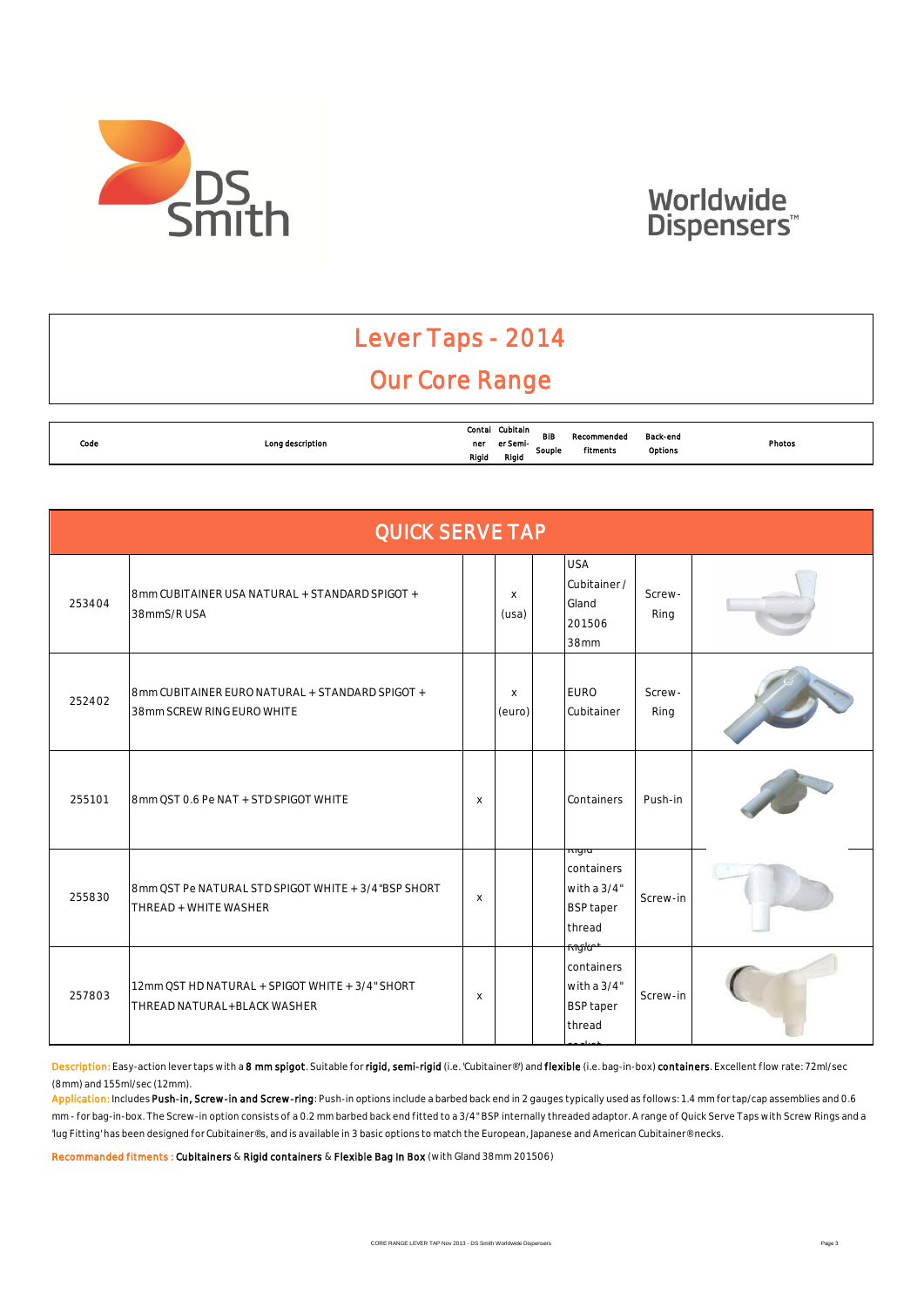

### Lever Taps - 2014 Our Core Range

| Code<br>. | Long description | Contal<br>ner | Cubitain<br>er Seml- | <b>BIB</b><br>Souple | Recommended<br>fitments | Back-end<br>Options | Photos<br>. |
|-----------|------------------|---------------|----------------------|----------------------|-------------------------|---------------------|-------------|
|           |                  | Rigid         | Rigia                |                      |                         |                     |             |

|        | <b>SMOOTH FLOW</b>                                                         |          |  |          |                                         |                |  |  |  |  |  |
|--------|----------------------------------------------------------------------------|----------|--|----------|-----------------------------------------|----------------|--|--|--|--|--|
| 258007 | 12mm SMOOTHFLOW 1.6 NATURAL Pe+SPIGOT WT BLUE PLUG                         | $\times$ |  |          | Containers                              | Push-in        |  |  |  |  |  |
| 258446 | 12mm SMOOTHFLOW Pe NAT/WHITE + BLUE PLUG + 38mm<br>S/RING USA WTE + WASHER | $\times$ |  | $\times$ | Containers<br>+ Gland<br>201506<br>38mm | Screw-<br>Ring |  |  |  |  |  |

Description: Compact, air-returning lever taps designed for small, single-opening containers (i.e. 3 -10 L). Flow rate: 30ml/sec.

Application: With a divider moulded into the 12 mm spigot bore, the Smooth Flow separates the liquid and air streams ensuring the safe, convenient dispense of liquids without 'glug' from small blown bottles, jerry-cans or even glass demijohns. Available back end options include 1.4 mm barb, Plug-fit and Screw-Ring. The 1.4 mm barb is commonly used for cap/tap assemblies. The Plug-fit option can be used where a good internal neck finish can be assured, otherwise a Screw-Ring system (38 or 40 mm) incorporating a washer is more suitable.

Recommanded fitments : Rigid containers & Gland 38mm 201506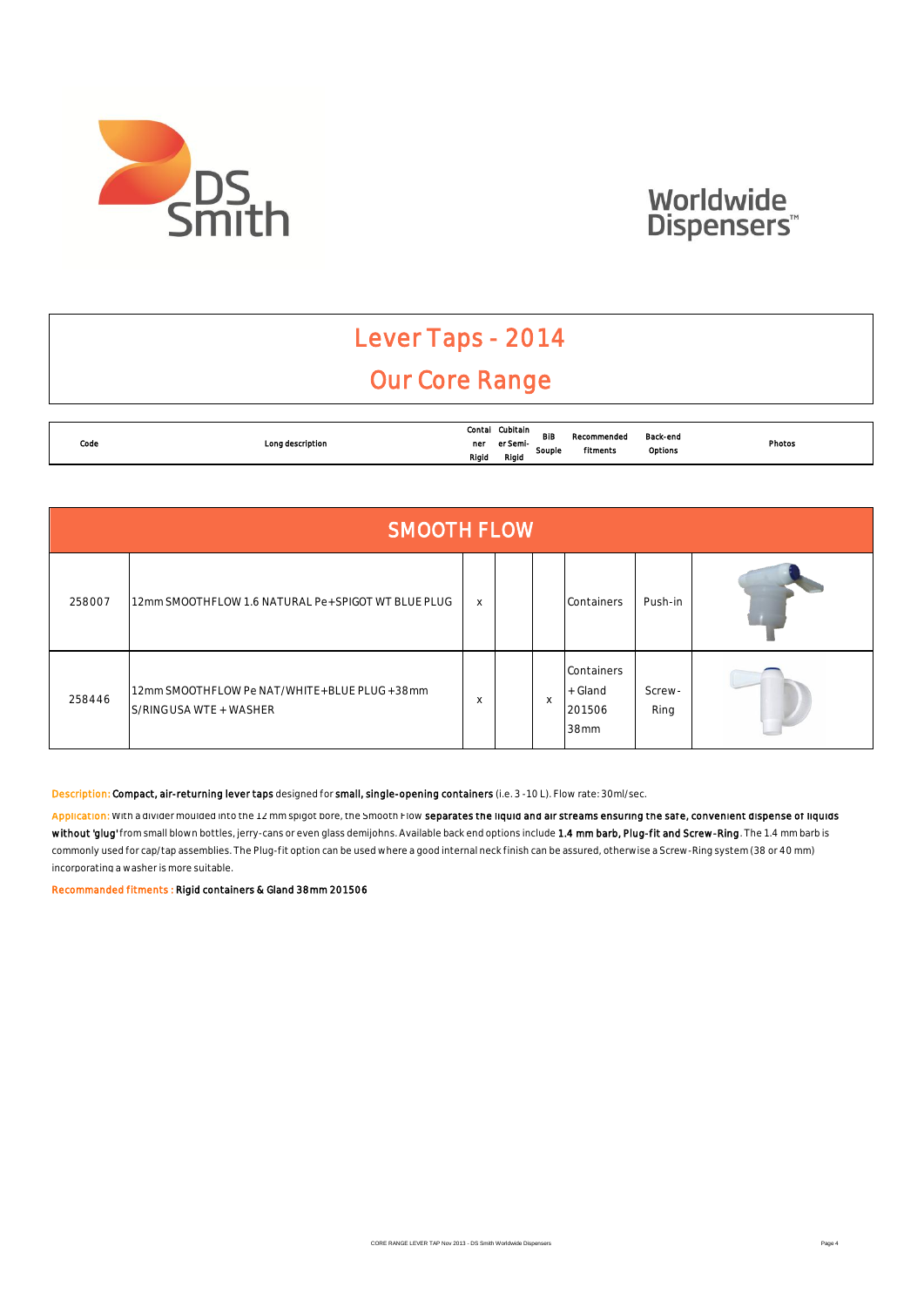



### Lever Taps - 2014 Our Core Range

| Code | Long description | Contal       | Cubitain<br>er Semi- | <b>BIB</b> | Recommended | Back-end | Photos |
|------|------------------|--------------|----------------------|------------|-------------|----------|--------|
| .    |                  | ner<br>Rigid | Rigia                | Souple     | fitments    | Options  |        |

|        | 2 "TAPS                                           |                           |  |  |                                                         |          |  |  |  |  |  |
|--------|---------------------------------------------------|---------------------------|--|--|---------------------------------------------------------|----------|--|--|--|--|--|
| 352000 | <b>DRUM MAJOR</b>                                 | $\boldsymbol{\mathsf{X}}$ |  |  | Bag-lined<br><b>IBCs</b>                                | Screw-in |  |  |  |  |  |
| 352001 | 2" STRAIGHT-THROUGH                               | X                         |  |  | Bag-lined<br><b>IBCs</b>                                | Screw-in |  |  |  |  |  |
| 200870 | "2"" CUTTER ADAPTOR" WIRE SPARKED PIN 316 CRANKED | $\boldsymbol{\mathsf{X}}$ |  |  | 352000<br>drum major /<br>352001<br>straight<br>through |          |  |  |  |  |  |

Description: Rugged, screw action vertical discharge or in-line option, ideal for bag-lined IBCs (2" Drum Major Tap; 2" straight-thru Tap). Hard-wearing 2" taps can be dismantled, cleaned and re-used for maximum convenience and cost-effectiveness.

Application: Many liquid foodstuffs inclusive dairy products, wine, juices, purees, liquid egg etc. and numerous chemicals and viscous liquids (such as adhesives, industrial and cleaning chemicals).

#### Back-end options

- . 2" taps may be screwed directly into the 'Tri-Sure' type 2" BSP bung on steel drums
- . Adaptors are available to allow fitting to 210/220 L Van Leer or Mauser type plastic drums
- . NW50 adaptors allow fitting to rigid IBCs of the 'Schütz' type
- . Z" BSP glands and Cutter Adaptors (which cut a hole as the tap is screwed into the gland) are available for use with externally welded or membraned glands on liner bags for IBCs

Recommanded fitments : Large metal or plastic drums and liner bags for collapssible or returnable IBCs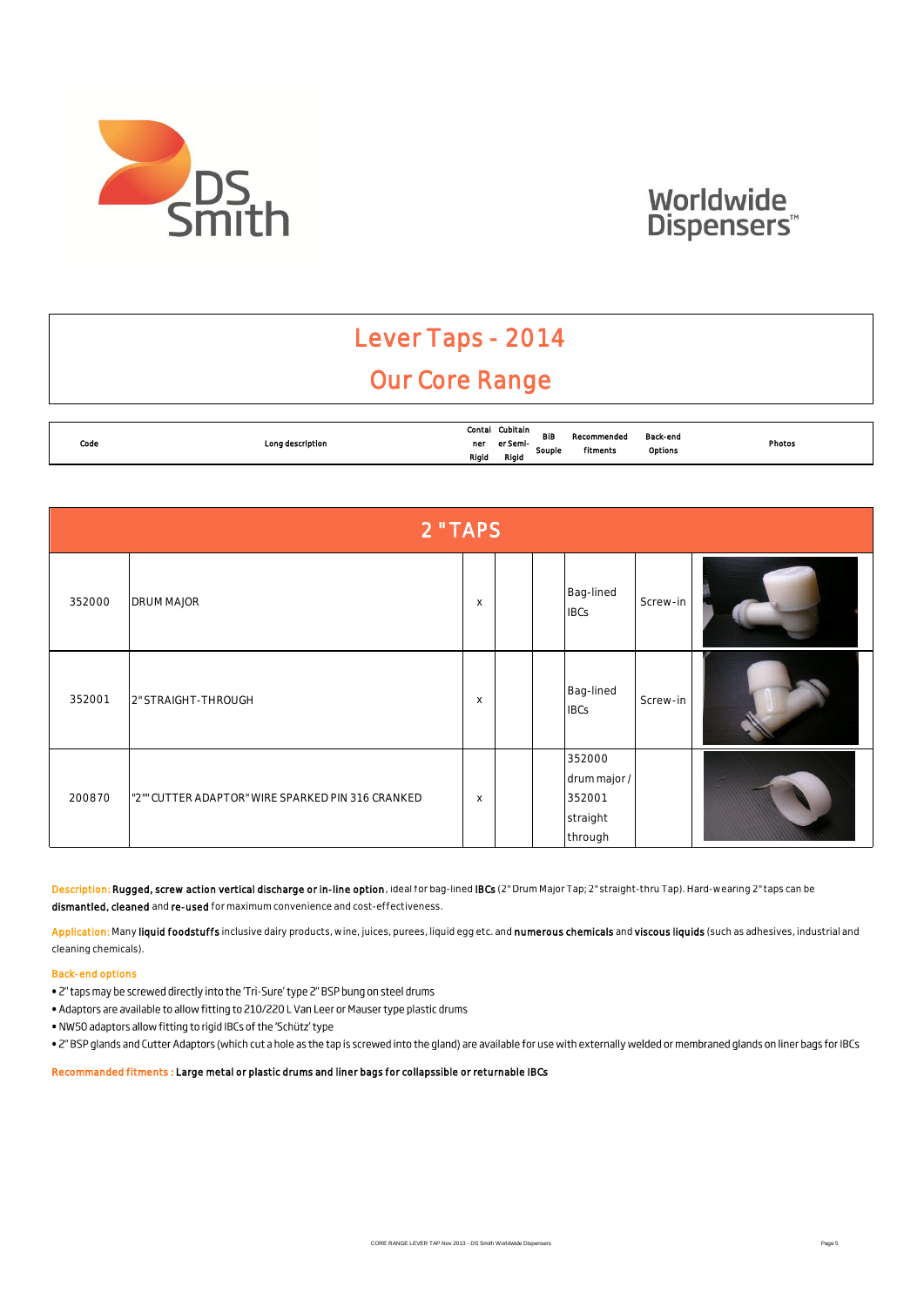

### Lever Taps - 2014 Our Core Range

|           |                  | Contal | Cubitain | <b>BIB</b> |             |          |        |
|-----------|------------------|--------|----------|------------|-------------|----------|--------|
| Code<br>. | Long description | ner    | er Semi- |            | Recommended | Back-end | Photos |
|           |                  | Rigid  | Rigia    | Souple     | fitments    | Options  |        |

|        | <b>WATER BUTT</b>                                                          |          |  |                                                               |          |  |  |  |  |  |  |  |
|--------|----------------------------------------------------------------------------|----------|--|---------------------------------------------------------------|----------|--|--|--|--|--|--|--|
| 406129 | WATER BUTT TAP SHORT 3/4" LONG THREAD BLACK + BLACK<br><b>WASHER</b>       | $\times$ |  | water butts,<br>drums,<br>fermenter<br>and<br><b>homebrew</b> | Screw-in |  |  |  |  |  |  |  |
| 406130 | WATER BUTT TAP BLACK 3/4" LONG THREAD HOSE CONNECT<br>+BLACK SPIGOT+WASHER | $\times$ |  | watel vulls,<br>drums,<br>fermenter<br>and<br>homebrew        | Screw-in |  |  |  |  |  |  |  |

Description: Durable, smooth-action lever taps produced to meet the demand for a reliable garden water butt tap. Flow rate: 105ml/sec.

Application: Durable tap with simple, easy-action lever operation. Hose version for use with hose quick connect system (nozzle is static, the spigot can be operated freely without twisting the hose).

Recommanded fitments : Water butts, drums, fermenter and homebrew barrels

#### Accessories :

- Black and White nuts

- 'hose connect' version is available for use with hose quick connect systems.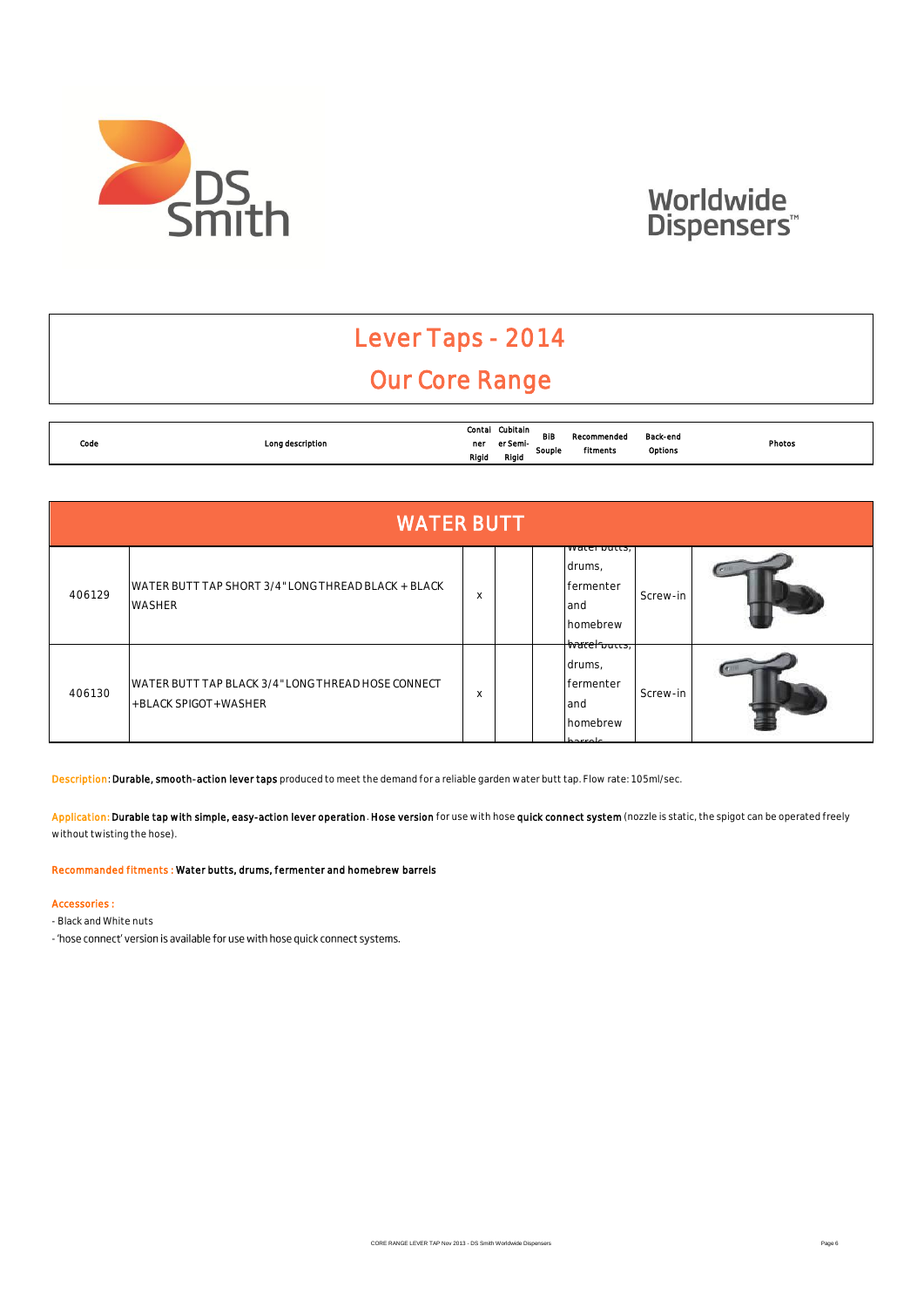

## Lever Taps - 2014

### Our Core Range

| Code<br>. |                  | Contal       | Cubitain          | <b>BIB</b> | Recommended | Back-end<br>Photos<br>Options |  |
|-----------|------------------|--------------|-------------------|------------|-------------|-------------------------------|--|
|           | Long description | ner<br>Rigid | er Semi-<br>Rigia | Souple     | fitments    |                               |  |

| <b>PRESS TAP for Rigid Containers</b> |                                                                         |   |  |   |                                             |                |   |  |
|---------------------------------------|-------------------------------------------------------------------------|---|--|---|---------------------------------------------|----------------|---|--|
| 301403                                | P/T 16mm HIFLOW WTE + HIDOME BUTTON BLUE + 38mm S/R<br><b>USA WHITE</b> | X |  | X | Rigid<br>container +<br>Fit Gland<br>201506 | Screw-<br>Ring | ٠ |  |

Description: The Press Tap® is a compact self-closing injection moulded tap designed for one-handed operation.

#### Flow rates:

- 79ml/sec (standard Press Tap)
- 146ml/sec (Hi-Flow, Hi-Dome Press Tap)

Application: They are renowned for their superior ergonomics, hygiene, ease of operation, controllable flow rate and good oxygen barrier Press Tap® can be supplied with a connector that has been specially designed for the Catering, Hotel and Restaurant industry.

Recommanded fitments : Press Tap® are suitable for Rigid containers (i.e. fridge bottles and coolers), semi-rigid Cubitainer®®, and Bag-In-Box.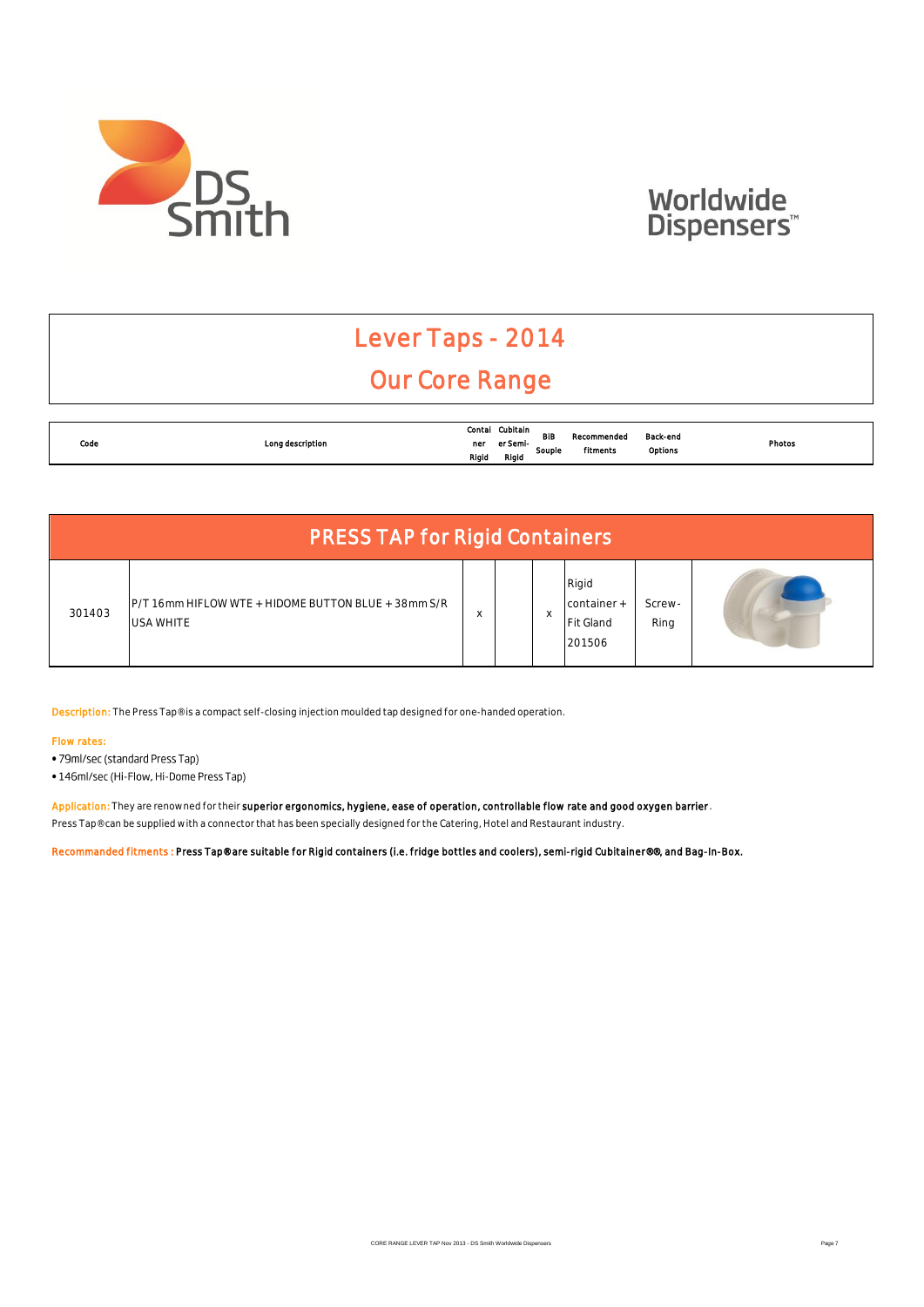

## Lever Taps - 2014

### Our Core Range

|      |                  | Contal | Cubitain | BIB    |                         |                     |        |
|------|------------------|--------|----------|--------|-------------------------|---------------------|--------|
| Code | Long description | ner    | er Semi- | Souple | Recommended<br>fitments | Back-end<br>Options | Photos |
|      |                  | Rigid  | Rigid    |        |                         |                     |        |

| <b>WATER TAP</b> |                                                                               |                        |  |  |                    |         |  |
|------------------|-------------------------------------------------------------------------------|------------------------|--|--|--------------------|---------|--|
| 304503           | VOLVIC AIR RETURN PRESS TAP - ASSEMBLY FRONT PUSH - NO<br>LOGO OVERCAP & BODY | $\lambda$<br>$\lambda$ |  |  | Rigid<br>container | Push-in |  |